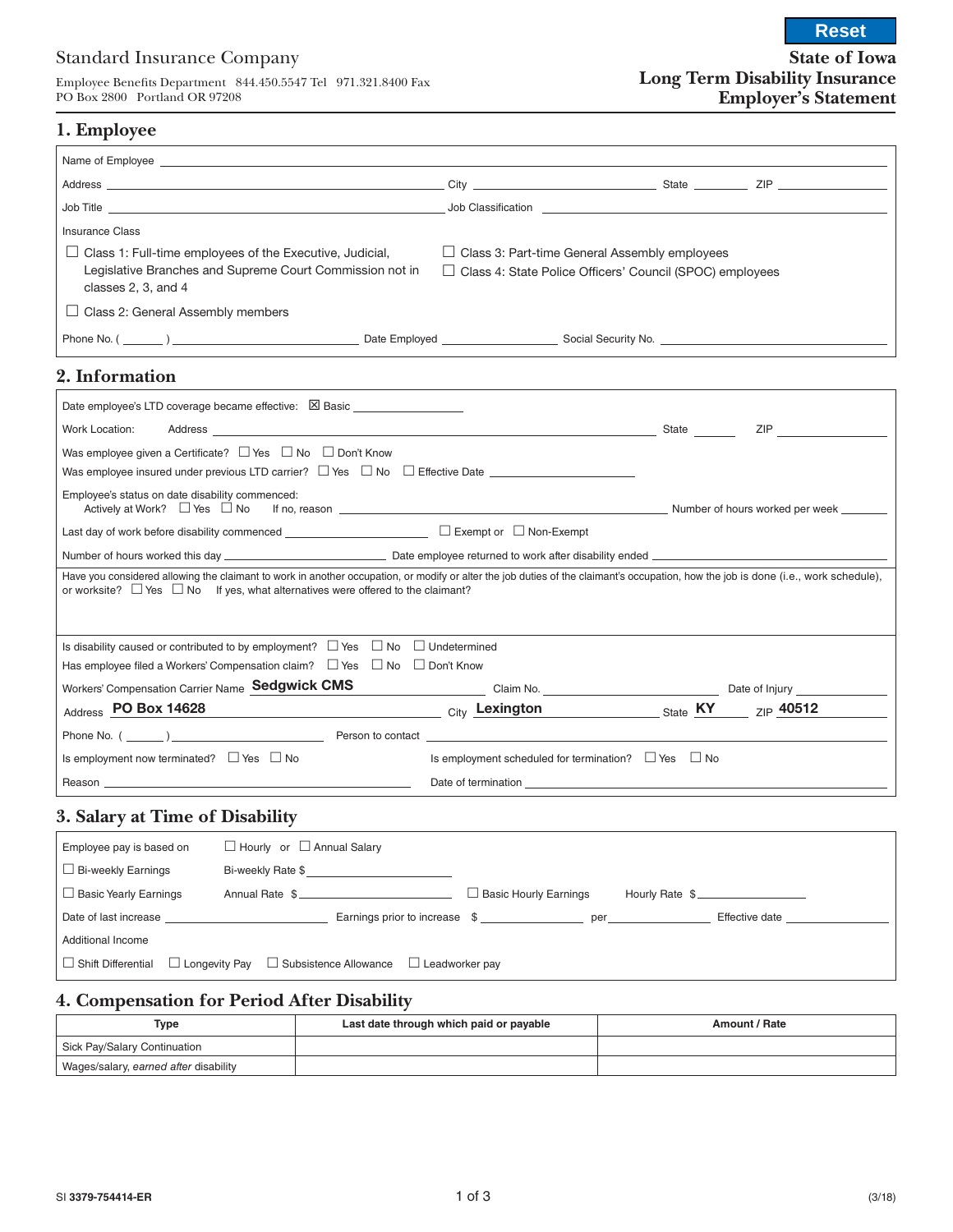Employee Benefits Department 844.450.5547 Tel 971.321.8400 Fax PO Box 2800 Portland OR 97208

## **5. Deductible Income/Benefits From Other Sources**

| Is employee covered by or now receiving benefits<br>from the following? | Covered |     | Receiving | Don't | Date of            | Amount |                | <b>Effective</b> |
|-------------------------------------------------------------------------|---------|-----|-----------|-------|--------------------|--------|----------------|------------------|
|                                                                         | Yes No  | Yes | No        | Know  | <b>Application</b> | Weekly | <b>Monthly</b> | Date             |
| a. Social Security                                                      |         |     |           |       |                    |        |                |                  |
| b. Workers' Compensation                                                |         |     |           |       |                    |        |                |                  |
| c. Other<br>(e.g., unemployment or union benefits)                      |         |     |           |       |                    |        |                |                  |

### **6. Life Insurance**

| Was employee covered by Group Life Insurance with The Standard on the last day worked? $\Box$ Yes<br>$\Box$ No |                    |  |  |  |  |  |  |
|----------------------------------------------------------------------------------------------------------------|--------------------|--|--|--|--|--|--|
| If yes, list policy number(s) 754414                                                                           |                    |  |  |  |  |  |  |
| Date life insurance became effective<br>Please attach original enrollment form.                                |                    |  |  |  |  |  |  |
| Amount of Basic Life insurance \$<br>Additional/Optional \$                                                    | <b>EX AD&amp;D</b> |  |  |  |  |  |  |
| <b>IMPORTANT:</b> Please continue payment of premiums until otherwise notified.                                |                    |  |  |  |  |  |  |

# **7. Tax Information**

| Check one: $\Box$ We are a private-sector employer<br>$\boxtimes$ We are a public-sector (government entity) employer                                                                       |  |  |  |  |
|---------------------------------------------------------------------------------------------------------------------------------------------------------------------------------------------|--|--|--|--|
| If subject to Social Security taxes what are the employee's year to date Social Security wages?                                                                                             |  |  |  |  |
| □ Yes □ No<br>Does this employee pay all or a portion of the premium for LTD insurance coverage?                                                                                            |  |  |  |  |
| *If yes, what percentage of the LTD premium does the employer pay                                                                                                                           |  |  |  |  |
| % with "pre-tax" funds.<br>*the employee pay                                                                                                                                                |  |  |  |  |
| % with funds that have been taxed.<br>*the employee pay                                                                                                                                     |  |  |  |  |
| $\Box$ Yes $\Box$ No<br>* If yes, are employer paid premiums included in the employee's salary?<br>$*$ If yes, are taxes withheld from employer paid premiums? $\square$ Yes $\boxtimes$ No |  |  |  |  |

### **8. Attachments**

| <b>Please attach copies of the following:</b> |                                                           |  |                                                                                                                                                                                           |  |  |  |
|-----------------------------------------------|-----------------------------------------------------------|--|-------------------------------------------------------------------------------------------------------------------------------------------------------------------------------------------|--|--|--|
|                                               | a. Job Description<br>b. Employment Application or Resume |  | Enrollment or Election Form for Long Term Disability Insurance for Class 3<br>Income From Other Sources (Deductible Benefits) Documents<br>(Social Security, Workers' Compensation, etc.) |  |  |  |

# **9. Employer Representative Completing This Form**

| Employer State of Iowa                                                                                                                                                                                                                            | Phone No.                                                                                                                                                                                                                           | Policy Number 754414                                                                                                                                                                                                           |  |  |  |  |  |
|---------------------------------------------------------------------------------------------------------------------------------------------------------------------------------------------------------------------------------------------------|-------------------------------------------------------------------------------------------------------------------------------------------------------------------------------------------------------------------------------------|--------------------------------------------------------------------------------------------------------------------------------------------------------------------------------------------------------------------------------|--|--|--|--|--|
| Address 1305 E Walnut St                                                                                                                                                                                                                          | City Des Moines                                                                                                                                                                                                                     | $_{\text{State}}$ $\textsf{IA}$<br><sub>7IP</sub> 50319-0150                                                                                                                                                                   |  |  |  |  |  |
| Acknowledgement<br>I hereby certify that the answers I have made to the foregoing questions are both complete and true to the best of my knowledge and belief. I acknowledge that I have read the applicable fraud notice on page 3 of this form. |                                                                                                                                                                                                                                     |                                                                                                                                                                                                                                |  |  |  |  |  |
| Signature experience and the contract of the contract of the contract of the contract of the contract of the contract of the contract of the contract of the contract of the contract of the contract of the contract of the c                    |                                                                                                                                                                                                                                     | Date and the contract of the contract of the contract of the contract of the contract of the contract of the contract of the contract of the contract of the contract of the contract of the contract of the contract of the c |  |  |  |  |  |
|                                                                                                                                                                                                                                                   | Title <b>The Community of the Community Community</b> and the Community of the Community of the Community of the Community of the Community of the Community of the Community of the Community of the Community of the Community of |                                                                                                                                                                                                                                |  |  |  |  |  |
| $\Box$ Phone No. $($                                                                                                                                                                                                                              |                                                                                                                                                                                                                                     |                                                                                                                                                                                                                                |  |  |  |  |  |